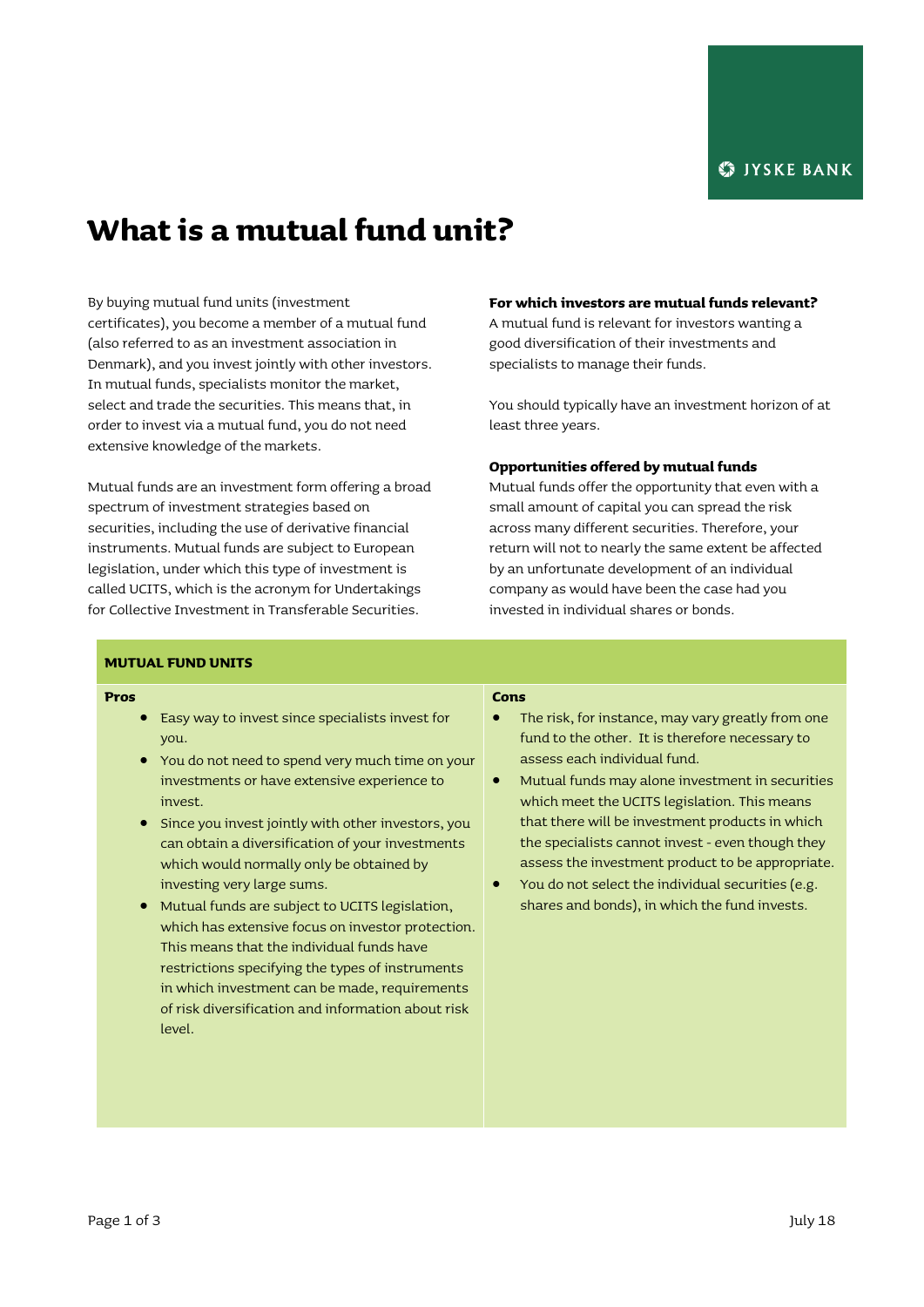## **What happens in actual practice?**

To buy mutual fund units you must have the full purchase price at your disposal in your account. The costs of running a mutual fund are paid by its investors - i.e. also by you. Costs are incurred, for instance in connection with entry and exit, administration and commission. The specific costs of a fund will typically appear from the website of the mutual fund. The value of the mutual fund unit is typically quoted several times a day.

## **Return**

There are two types of funds: distributing and cumulative. The two fund types have different return profiles, as distributing funds can pay an annual dividend while cumulative funds cannot. Among other things, funds also differ in respect of the tax treatment.

#### *Distributing fund*

Your return consists of both a dividend paid annually and the performance of the fund. After a dividend payment, the price on the mutual fund unit falls since the value of the portfolio has fallen by exactly the dividend payment. Therefore, it is in principle of less importance to your return whether it is in the form of a dividend or a price return.

# *Cumulative fund*

Cumulative funds do not pay dividend. Instead, the realised returns created in the underlying portfolio are reinvested. The results of the investments are thereby solely reflected in the price of the mutual fund unit.

## **About risk**

You run the same market risk with a mutual fund unit as if you on your own had invested in the same securities, and in principle it is possible to lose the entire amount invested.

Mutual funds have investment strategies with low risk and investment strategies with very high risk. Different forms of risk include market risk, credit risk, foreign-currency risk, transferability risk, etc. It is therefore important to look carefully at the risk of each individual fund.

The UCITS rules comprise provisions to limit, for instance, the credit risk, to ensure investment diversification and transferability – but this does not mean that there is no risk.

Mutual funds produce a document called Key Investor Information. In this document, you can find information about the risk of the individual fund and information about strategy, return, costs, etc. If you buy units in a mutual fund which invests in securities denominated in another currency (for instance USD) than your base currency (for instance DKK), you may assume a foreign-currency risk.

According to the risk classification, mutual fund units are classified as 'amber'. *Read more about the risk classification of investment products at: jyskebank.dk/investmentinfo*

#### **What you should know before trading**

We recommend that your investment profile is reviewed before you engage in transactions. Your relationship manager can help you with that. We also recommend that you contact your relationship manager if you have any questions in relation to anything in this fact sheet, or if, generally, you would like to have some points clarified.

If market conditions are unusual, for instance if the transferability of the underlying securities deteriorates, the transferability of the mutual fund units will deteriorate accordingly.

If you want to trade frequently, you should consider other instruments in respect of which costs of purchase and sale may be lower.

Danish mutual funds or investment associations are subject to supervision by the Danish Financial Supervisory Authority.

## **Tax**

We give advice on the tax rules in connection with specific transactions. However, the tax rules differ depending on whether you trade as a private